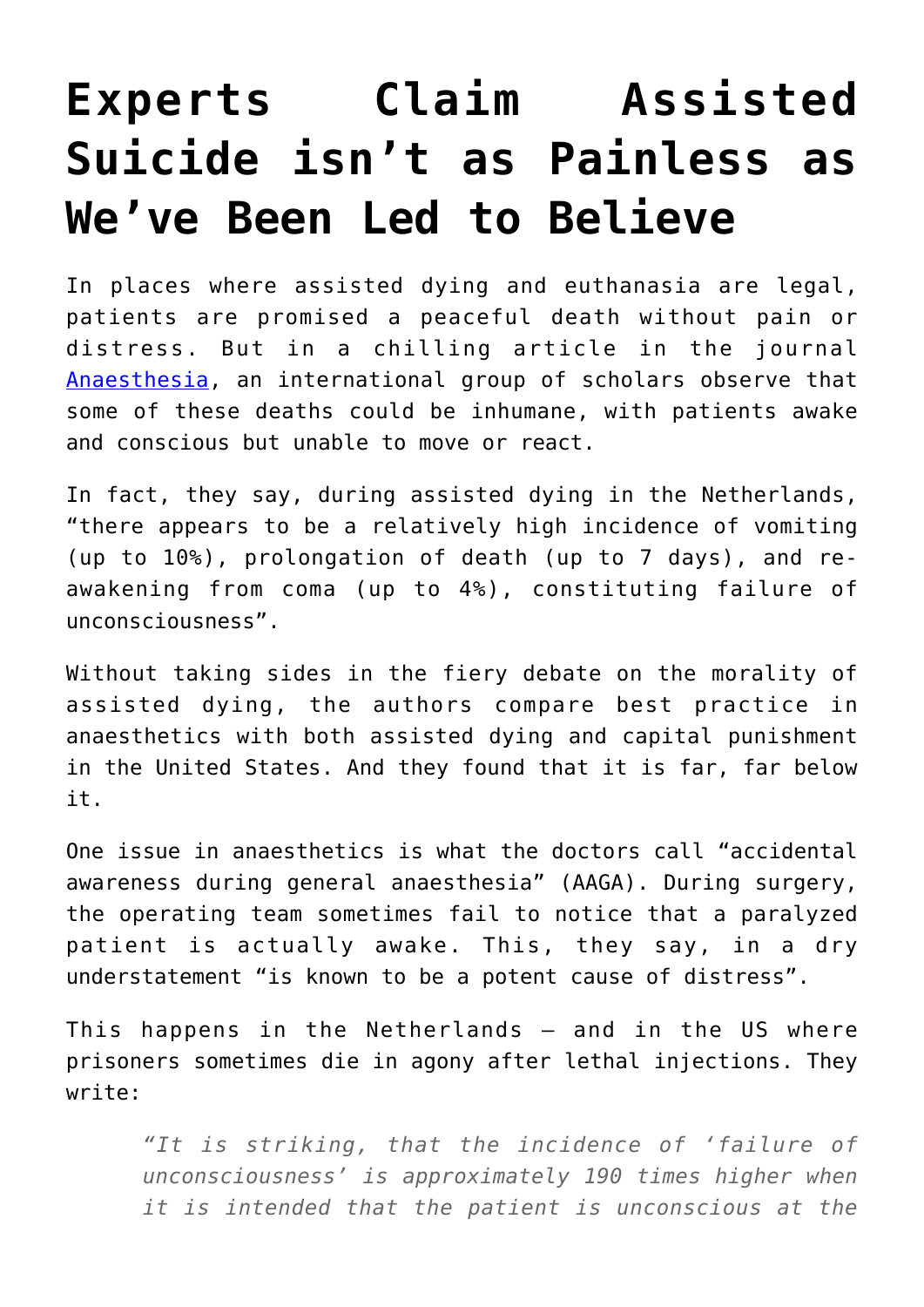*time of death as when it is intended they later awaken and recover after surgery (when accidental awareness is approximately 1:19,000).*

Unsurprisingly, the authors suggest that anaesthetic professionals be involved in setting the standards for both humane capital punishment and assisted dying. "Otherwise, there is a risk that vulnerable citizens may be killed by suboptimal, or even cruel, means … When compared with clinical anaesthesia, the complication and failure rates of assisted dying by these other methods seem extraordinarily high."

In their paper, the authors propose a protocol for ensuring that patients are really unconscious when they are killed. This includes monitoring continuous infusion of an anaesthetic with a pump and monitoring with an electroencephalogram (EEG). They also recommend use of the *isolated* forearm technique to check whether a patient is conscious and responds to commands. "The method could be incorporated into protocols for assisted dying." And they add without apparent irony, "if it were felt desirable to ensure the patient had not changed their mind even after initial induction of anaesthesia, as well as to confirm loss of unconsciousness."

The implication of these recommendations seems to be that anaesthetists should be an integral part of every euthanasia and assisted suicide procedure to make every effort to ensure that there is no unnecessary suffering. Is this likely? Not very. It adds to the cost and subtracts from the spontaneity of the death. In all likelihood, assisted dying patients will have to take their chances, along with those tormented prisoners on gurneys in American prisons.

*This [article](https://www.mercatornet.com/careful/view/assisted-dying-can-be-inhumane-experts-claim/22240) was republished with permission from Mercator Net.*

—